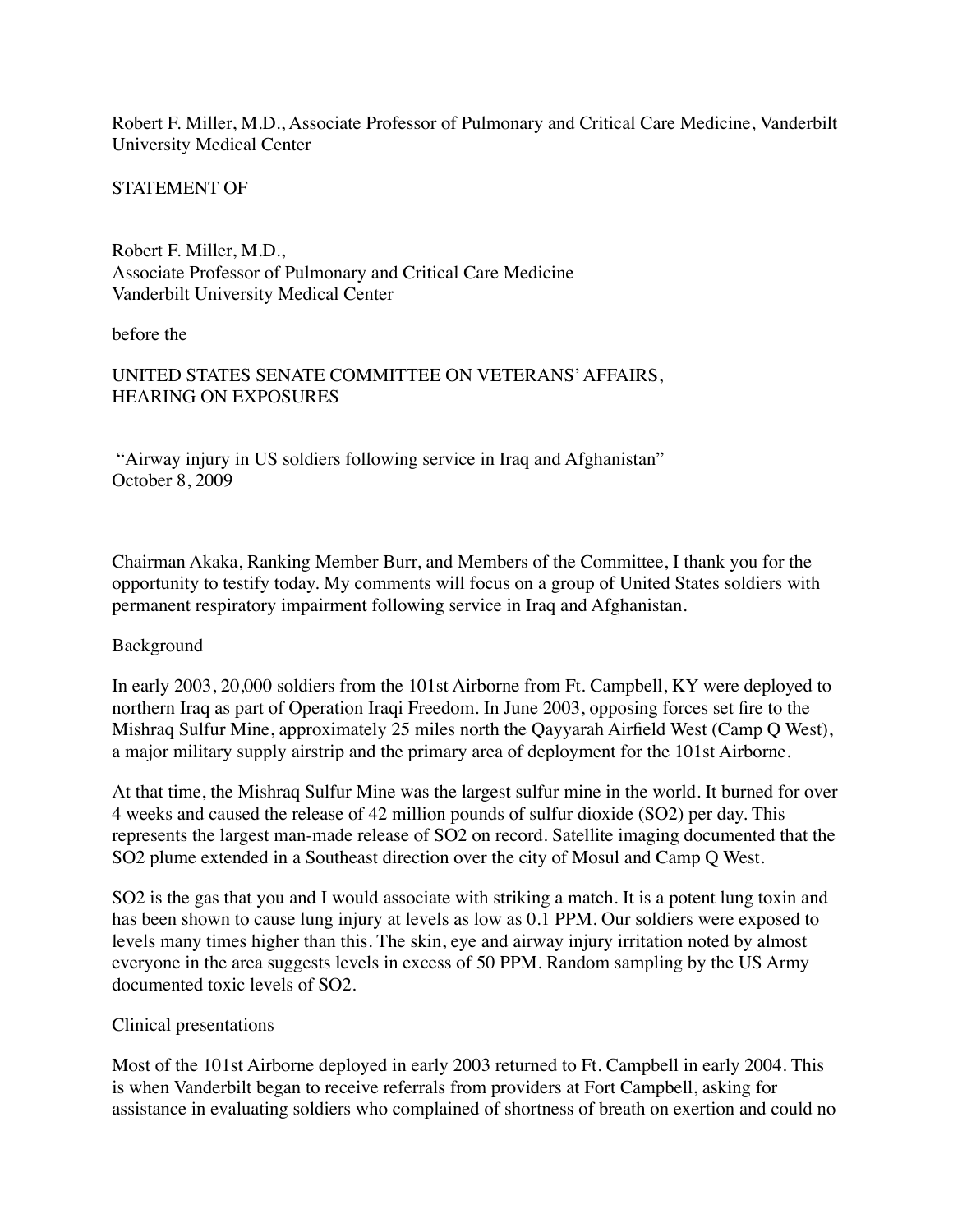longer pass physical fitness testing. The typical soldier previously had been able to complete a two mile run within regulation time, but now had to walk much of the course. In almost all cases, standard respiratory evaluations obtained at Fort Campbell had been normal, including chest xrays, chest CT scans and pulmonary function testing. None of these routine tests could explain the cause for the soldiers' limitations.

Vanderbilt physicians ultimately referred patients for surgical lung biopsy. I must emphasize that it is very uncommon to obtain surgical biopsies to evaluate shortness of breath with exertion when standard testing is normal. But the degree of exercise limitation and SO2 exposure were compelling enough for us to apply an aggressive approach. In almost every case, surgical biopsy showed constrictive bronchiolitis, a condition associated with damage or destruction affecting more than 50% of small airways. This abnormality causes pulmonary limitations, but is not detectable on x-ray.

Between 2004 and 2009 Vanderbilt physicians performed surgical biopsies on 45 of 70 soldiers referred for unexplained shortness of breath on exertion. All of the biopsies except one demonstrated some form of bronchiolitis. This condition has no known treatment and has resulted in med boards for almost all of those affected.

While the majority of the patients diagnosed with constrictive bronchiolitis were exposed to SO2 from the Mishraq sulfur mine fire, 25% of those biopsied served at a time or place incompatible with this exposure. They had similar exercise limitations, test results, and biopsies showing bronchiolitis, but they did not report any extraordinary exposures that would distinguish them from other soldiers. However, almost all reported inhalational exposures that were common to the Iraqi combat experience. These include fumes from burn pits, burning human waste, fires and dust from combat, burning oil and diesel exhaust.

Consider the example of a 42 year-old physician who was deployed to northern Iraq in 2007. She had been an avid marathon runner prior to deployment and ran regularly during her 8 months in Iraq. Upon return, she was too short of breath to run a mile. Her X-rays and pulmonary function testing were normal and she ultimately had a surgical lung biopsy showing constrictive bronchiolitis, the same abnormality seen in most of the other soldiers. She remains limited and now finds it difficult to climb stairs and walk gentle inclines.

Up to this point, almost all of the soldiers diagnosed with constrictive bronchiolitis have been referred from Ft Campbell. However, we have begun to receive communications from soldiers and providers throughout the country, leading us to believe that this condition is present but not being diagnosed at other military facilities. As noted previously, this diagnosis can only be established by surgical lung biopsy and most clinicians would hesitate to recommend biopsy when x-rays and pulmonary function tests are normal.

## Rating disability for bronchiolitis

Military and VA officials have had a difficult time rating disability in this population. In most cases, the affected soldiers are comfortable at rest and are able to perform the activities of daily living. They have normal or near normal pulmonary function tests, but at the same time they cannot meet physical training requirements and are considered unfit for deployment. This unique